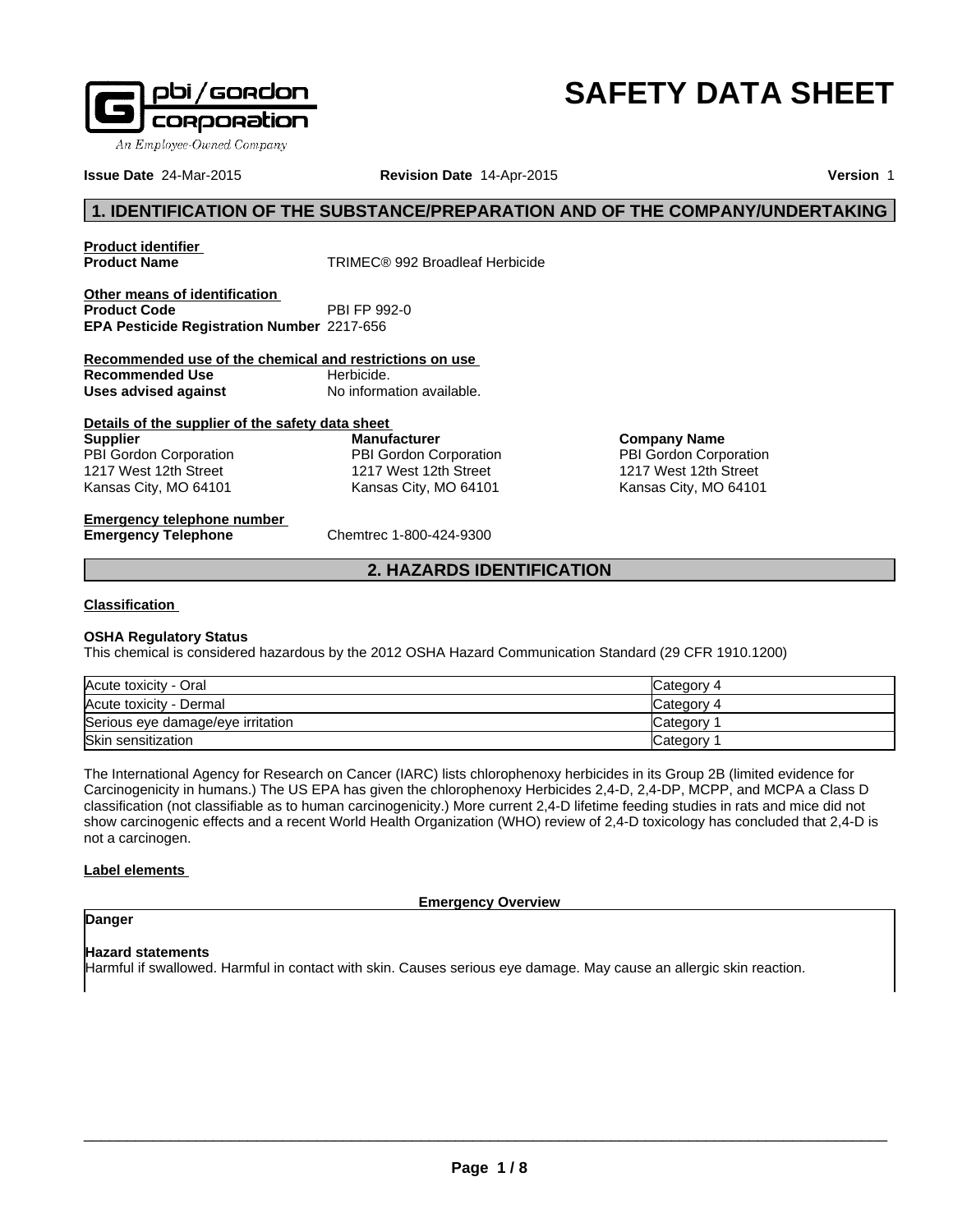

 $\overline{\phantom{a}}$  ,  $\overline{\phantom{a}}$  ,  $\overline{\phantom{a}}$  ,  $\overline{\phantom{a}}$  ,  $\overline{\phantom{a}}$  ,  $\overline{\phantom{a}}$  ,  $\overline{\phantom{a}}$  ,  $\overline{\phantom{a}}$  ,  $\overline{\phantom{a}}$  ,  $\overline{\phantom{a}}$  ,  $\overline{\phantom{a}}$  ,  $\overline{\phantom{a}}$  ,  $\overline{\phantom{a}}$  ,  $\overline{\phantom{a}}$  ,  $\overline{\phantom{a}}$  ,  $\overline{\phantom{a}}$ 

#### **Precautionary Statements - Prevention**

- Wash face, hands and any exposed skin thoroughly after handling
- Do not eat, drink or smoke when using this product
- Wear protective gloves/protective clothing/eye protection/face protection
- Avoid breathing dust/fume/gas/mist/vapors/spray
- Contaminated work clothing should not be allowed out of the workplace
- Keep away from heat/sparks/open flames/hot surfaces. No smoking
- Keep container tightly closed

### **Precautionary Statements - Response**

- IF IN EYES: Rinse cautiously with water for several minutes. Remove contact lenses, if present and easy to do. Continue rinsing
- Call a POISON CENTER or doctor/physician if you feel unwell
- Wash contaminated clothing before reuse
- If skin irritation or rash occurs: Get medical advice/attention
- IF ON SKIN (or hair): Remove/Take off immediately all contaminated clothing. Rinse skin with water/shower
- IF SWALLOWED: Call a POISON CENTER or doctor/physician if you feel unwell
- Rinse mouth

#### **Precautionary Statements - Storage**

• Store in a well-ventilated place. Keep cool

# **Precautionary Statements - Disposal**

• Dispose of contents/container to an approved waste disposal plant

#### **Hazards not otherwise classified (HNOC)**

Have the product label with you when calling a poison control center or doctor or going in for treatment. You may also contact 1-877-800-5556 for emergency medical treatment advice.

The low flash point of this product is due to a minor component in the mixture. Based on independent laboratory testing of similar products, this product would not sustain combustion as specified in DOT Regulation 49 CFR 173 Appendix H; however OSHA HCS 2012 flammable classifications are solely based on tested mixture flash points and boiling points.

#### **Other Information**

# **3. COMPOSITION/INFORMATION ON INGREDIENTS**

| <b>Chemical Name</b>             | CAS No.    | Weight-%                  |
|----------------------------------|------------|---------------------------|
| $2.4-D.$<br>. dimethvlamine salt | 2008-39-1  | 30.56                     |
| <b>MCPP DMA Salt</b>             | 66423-09-4 | <b>017</b><br>◡. ╷        |
| Dimethylamine dicamba            | 2300-66-5  | $\rightarrow$<br><u>.</u> |

\* The exact percentage (concentration) of composition has been withheld as a trade secret

# **4. FIRST AID MEASURES**

**First aid measures**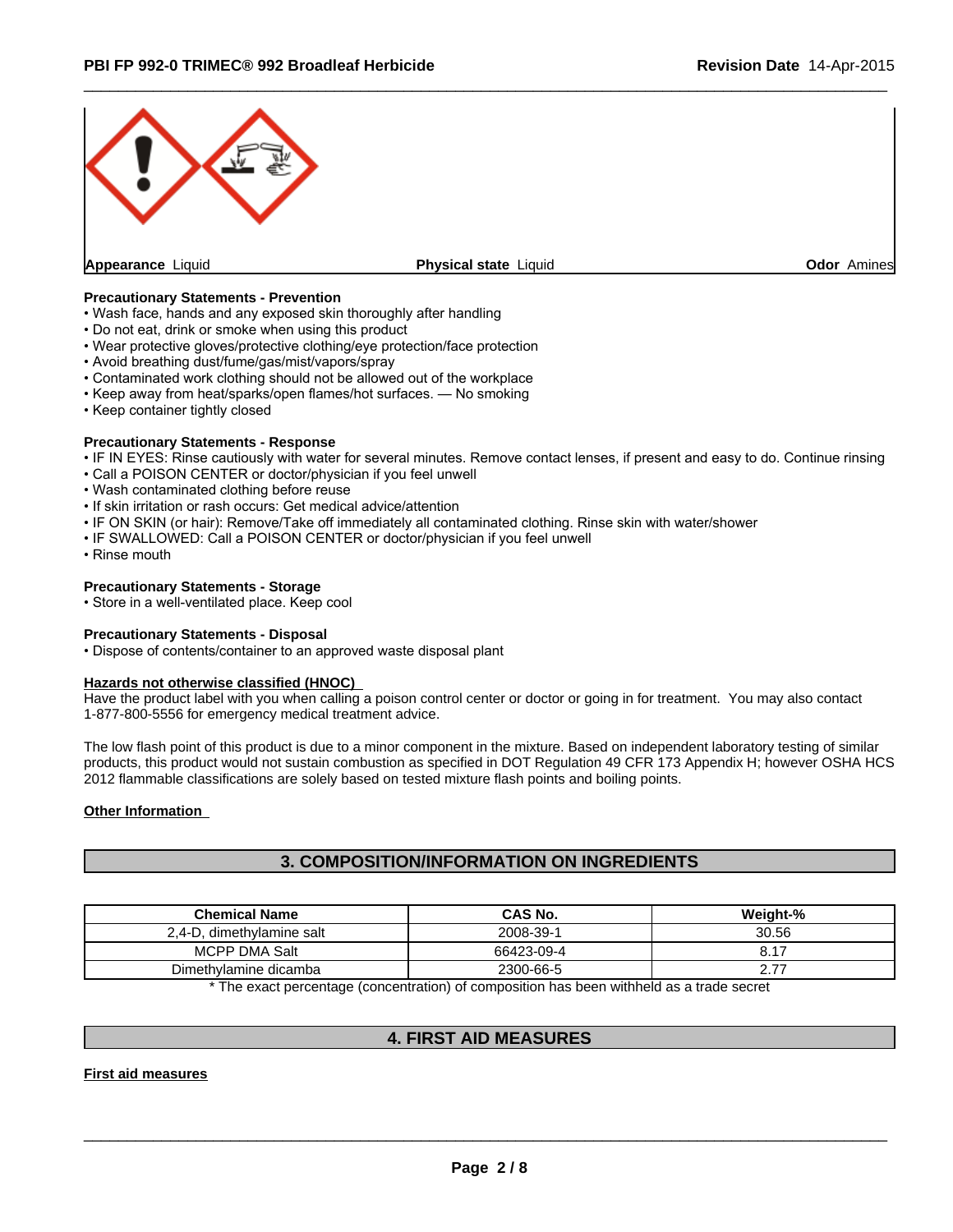| <b>General advice</b>                                       | In case of accident or unwellness, seek medical advice immediately (show directions for<br>use or safety data sheet if possible). If symptoms persist, call a physician.                                                                                                                                                                             |
|-------------------------------------------------------------|------------------------------------------------------------------------------------------------------------------------------------------------------------------------------------------------------------------------------------------------------------------------------------------------------------------------------------------------------|
| Eye contact                                                 | Immediately flush with plenty of water. After initial flushing, remove any contact lenses and<br>continue flushing for at least 15 minutes. Keep eye wide open while rinsing. If symptoms<br>persist, call a physician.                                                                                                                              |
| <b>Skin Contact</b>                                         | Wash contaminated clothing before reuse. Wash off immediately with soap and plenty of<br>water while removing all contaminated clothes and shoes. If skin irritation persists, call a<br>physician.                                                                                                                                                  |
| <b>Inhalation</b>                                           | Remove to fresh air. If breathing is irregular or stopped, administer artificial respiration.<br>Avoid direct contact with skin. Use barrier to give mouth-to-mouth resuscitation. Artificial<br>respiration and/or oxygen may be necessary. Move to fresh air in case of accidental<br>inhalation of vapors. If symptoms persist, call a physician. |
| Ingestion                                                   | Do NOT induce vomiting. Never give anything by mouth to an unconscious person. Call a<br>physician immediately.                                                                                                                                                                                                                                      |
| Self-protection of the first aider                          | Use personal protective equipment as required.                                                                                                                                                                                                                                                                                                       |
| Most important symptoms and effects, both acute and delayed |                                                                                                                                                                                                                                                                                                                                                      |
| <b>Symptoms</b>                                             | No information available.                                                                                                                                                                                                                                                                                                                            |
|                                                             | Indication of any immediate medical attention and special treatment needed                                                                                                                                                                                                                                                                           |
| Allege and colorado to the con-                             | . Mail college and attackted of cliences that a case on a Target classification of all                                                                                                                                                                                                                                                               |

**Note to physicians** May cause sensitization of susceptible persons. Treat symptomatically.

 $\overline{\phantom{a}}$  ,  $\overline{\phantom{a}}$  ,  $\overline{\phantom{a}}$  ,  $\overline{\phantom{a}}$  ,  $\overline{\phantom{a}}$  ,  $\overline{\phantom{a}}$  ,  $\overline{\phantom{a}}$  ,  $\overline{\phantom{a}}$  ,  $\overline{\phantom{a}}$  ,  $\overline{\phantom{a}}$  ,  $\overline{\phantom{a}}$  ,  $\overline{\phantom{a}}$  ,  $\overline{\phantom{a}}$  ,  $\overline{\phantom{a}}$  ,  $\overline{\phantom{a}}$  ,  $\overline{\phantom{a}}$ 

# **5. FIRE-FIGHTING MEASURES**

#### **Suitable extinguishing media**

Use. Foam. Carbon dioxide (CO2). Dry chemical. Water spray (fog).

# **Specific hazards arising from the chemical**

In the event of fire and/or explosion do not breathe fumes. May cause sensitization by inhalation and skin contact. Thermal decomposition can lead to release of irritating and toxic gases and vapors.

#### **Explosion data**

**Sensitivity to Mechanical Impact** None. **Sensitivity to Static Discharge** None.

# **Protective equipment and precautions for firefighters**

Wear self contained breathing apparatus for fire fighting if necessary.

# **6. ACCIDENTAL RELEASE MEASURES**

# **Personal precautions, protective equipment and emergency procedures**

| <b>Personal precautions</b>                          | Evacuate personnel to safe areas. Ensure adequate ventilation, especially in confined<br>areas. Use personal protective equipment as required. Keep people away from and upwind<br>of spill/leak.                 |
|------------------------------------------------------|-------------------------------------------------------------------------------------------------------------------------------------------------------------------------------------------------------------------|
| <b>Environmental precautions</b>                     |                                                                                                                                                                                                                   |
| <b>Environmental precautions</b>                     | Prevent further leakage or spillage if safe to do so. Prevent product from entering drains. Do<br>not flush into surface water or sanitary sewer system. See Section 12 for additional<br>ecological information. |
| Methods and material for containment and cleaning up |                                                                                                                                                                                                                   |
| <b>Methods for containment</b>                       | Prevent further leakage or spillage if safe to do so.                                                                                                                                                             |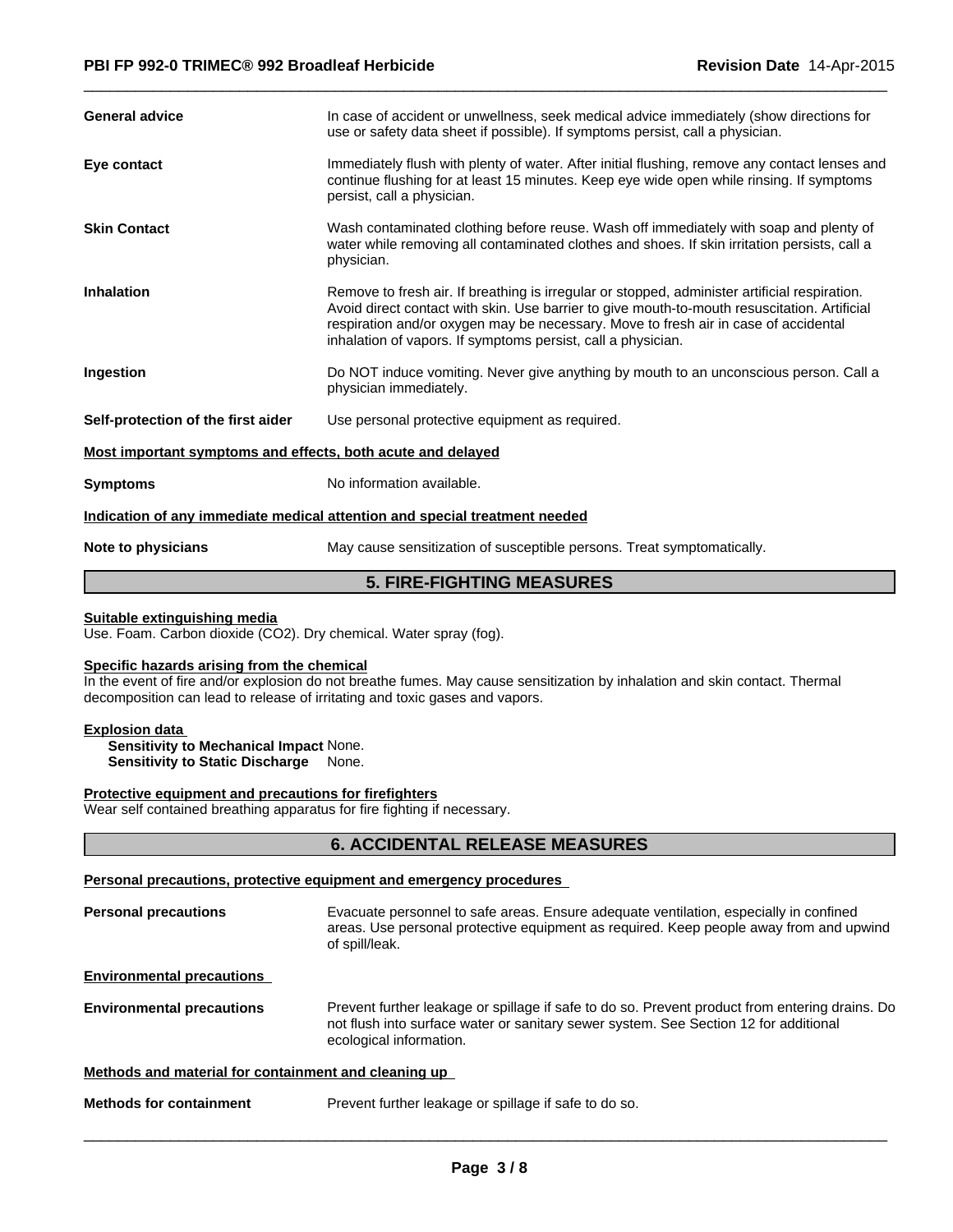| Methods for cleaning up                                               | Pick up and transfer to properly labeled containers. Dam up. Soak up with inert absorbent<br>material (e.g. sand, silica gel, acid binder, universal binder, sawdust).                                                                                                                                                           |                           |                                                        |
|-----------------------------------------------------------------------|----------------------------------------------------------------------------------------------------------------------------------------------------------------------------------------------------------------------------------------------------------------------------------------------------------------------------------|---------------------------|--------------------------------------------------------|
|                                                                       | 7. HANDLING AND STORAGE                                                                                                                                                                                                                                                                                                          |                           |                                                        |
| <b>Precautions for safe handling</b>                                  |                                                                                                                                                                                                                                                                                                                                  |                           |                                                        |
| Advice on safe handling                                               | Ensure adequate ventilation, especially in confined areas. Take precautionary measures<br>against static discharges. Use with local exhaust ventilation. Use personal protective<br>equipment as required. Do not breathe dust/fume/gas/mist/vapors/spray.                                                                       |                           |                                                        |
| Conditions for safe storage, including any incompatibilities          |                                                                                                                                                                                                                                                                                                                                  |                           |                                                        |
| <b>Storage Conditions</b>                                             | Keep in properly labeled containers. Keep containers tightly closed in a cool, well-ventilated<br>place.                                                                                                                                                                                                                         |                           |                                                        |
| Incompatible materials                                                | Acids.                                                                                                                                                                                                                                                                                                                           |                           |                                                        |
|                                                                       | <b>8. EXPOSURE CONTROLS/PERSONAL PROTECTION</b>                                                                                                                                                                                                                                                                                  |                           |                                                        |
| <b>Control parameters</b>                                             |                                                                                                                                                                                                                                                                                                                                  |                           |                                                        |
| <b>Exposure Guidelines</b>                                            |                                                                                                                                                                                                                                                                                                                                  |                           |                                                        |
| <b>Chemical Name</b>                                                  | <b>ACGIH TLV</b>                                                                                                                                                                                                                                                                                                                 | <b>OSHA PEL</b>           | <b>NIOSH IDLH</b>                                      |
| 2,4-D, dimethylamine salt<br>2008-39-1                                | TWA: 10 mg/m <sup>3</sup> inhalable fraction<br>S*                                                                                                                                                                                                                                                                               | TWA: 10 mg/m <sup>3</sup> | IDLH: 10 mg/m <sup>3</sup> , TWA: 10 mg/m <sup>3</sup> |
| NIOSH IDLH Immediately Dangerous to Life or Health                    |                                                                                                                                                                                                                                                                                                                                  |                           |                                                        |
| <b>Other Information</b>                                              | Vacated limits revoked by the Court of Appeals decision in AFL-CIO v. OSHA, 965 F.2d 962<br>(11th Cir., 1992).                                                                                                                                                                                                                   |                           |                                                        |
| <b>Appropriate engineering controls</b>                               |                                                                                                                                                                                                                                                                                                                                  |                           |                                                        |
| <b>Engineering Controls</b>                                           | Local and General Ventilation.                                                                                                                                                                                                                                                                                                   |                           |                                                        |
| Individual protection measures, such as personal protective equipment |                                                                                                                                                                                                                                                                                                                                  |                           |                                                        |
| <b>Eye/face protection</b>                                            | Tight sealing safety goggles. Face protection shield.                                                                                                                                                                                                                                                                            |                           |                                                        |
| Skin and body protection                                              | Wear protective gloves and protective clothing. Wear long-sleeved shirt, long pants, socks<br>and shoes.                                                                                                                                                                                                                         |                           |                                                        |
| <b>Respiratory protection</b>                                         | If exposure limits are exceeded or irritation is experienced, NIOSH/MSHA approved<br>respiratory protection should be worn. Positive-pressure supplied air respirators may be<br>required for high airborne contaminant concentrations. Respiratory protection must be<br>provided in accordance with current local regulations. |                           |                                                        |
| <b>General Hygiene Considerations</b>                                 | When using do not eat, drink or smoke. Regular cleaning of equipment, work area and<br>clothing is recommended.                                                                                                                                                                                                                  |                           |                                                        |
|                                                                       | 9. PHYSICAL AND CHEMICAL PROPERTIES                                                                                                                                                                                                                                                                                              |                           |                                                        |

 $\overline{\phantom{a}}$  ,  $\overline{\phantom{a}}$  ,  $\overline{\phantom{a}}$  ,  $\overline{\phantom{a}}$  ,  $\overline{\phantom{a}}$  ,  $\overline{\phantom{a}}$  ,  $\overline{\phantom{a}}$  ,  $\overline{\phantom{a}}$  ,  $\overline{\phantom{a}}$  ,  $\overline{\phantom{a}}$  ,  $\overline{\phantom{a}}$  ,  $\overline{\phantom{a}}$  ,  $\overline{\phantom{a}}$  ,  $\overline{\phantom{a}}$  ,  $\overline{\phantom{a}}$  ,  $\overline{\phantom{a}}$ 

# **9. PHYSICAL AND CHEMICAL PROPERTIES**

# **Information on basic physical and chemical properties**

| <b>Physical state</b><br>Appearance<br>Color | Liquid<br>Liquid<br>Brown | Odor<br><b>Odor threshold</b> | Amines<br>No information available |
|----------------------------------------------|---------------------------|-------------------------------|------------------------------------|
| <b>Property</b><br>рH                        | Values<br>$7.5 - 8.5$     | Remarks • Method              |                                    |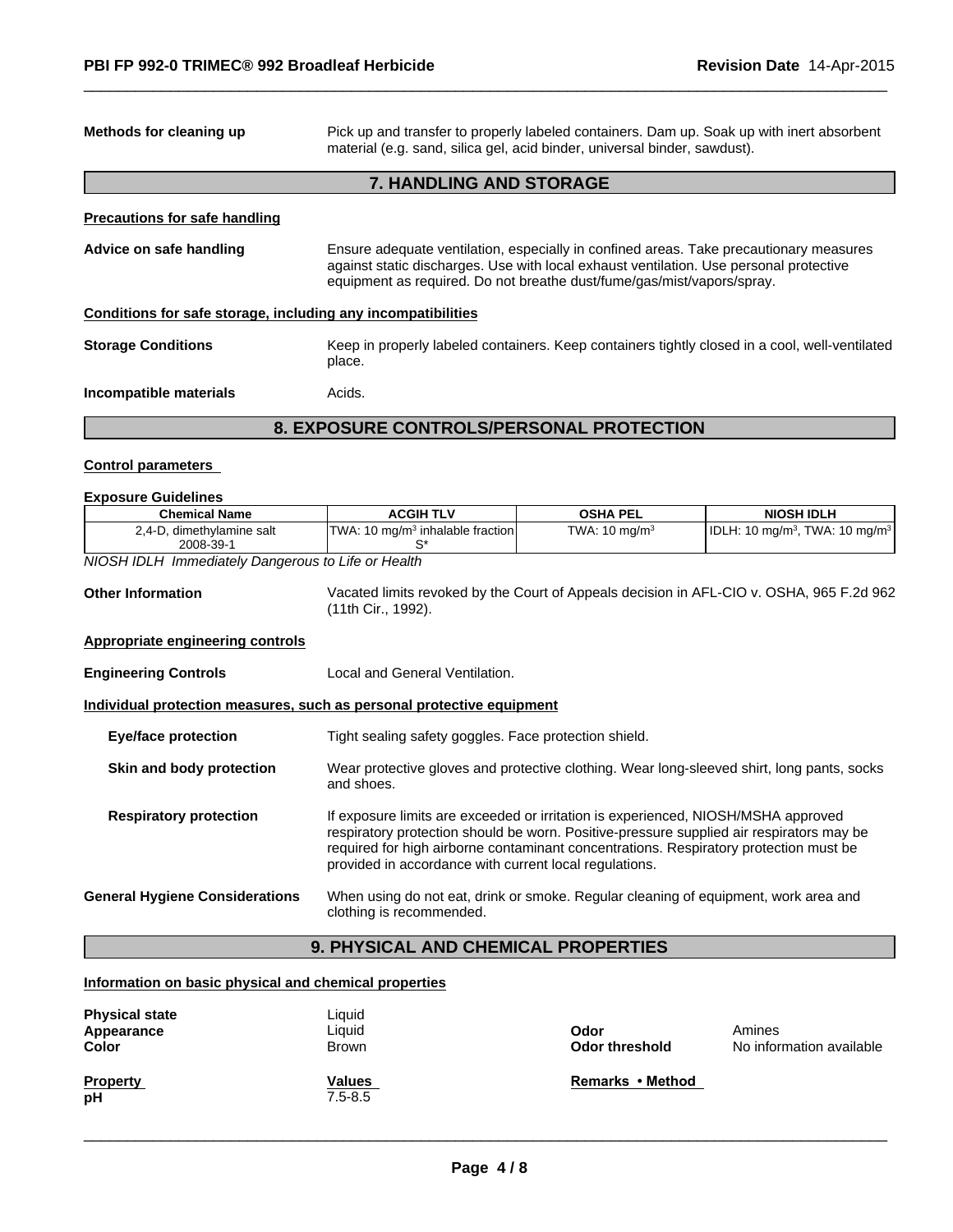| <b>Melting point/freezing point</b> | <35 °F                   |  |
|-------------------------------------|--------------------------|--|
| Boiling point / boiling range       | 100 °C / 212 °F          |  |
| <b>Flash point</b>                  | 54 °C / 129 °F           |  |
| <b>Evaporation rate</b>             | < 1                      |  |
| Flammability (solid, gas)           | No information available |  |
| <b>Flammability Limit in Air</b>    |                          |  |
| Upper flammability limit:           | No information available |  |
| Lower flammability limit:           | No information available |  |
| Vapor pressure                      | <17 mm Hq                |  |
| Vapor density                       | >1                       |  |
| <b>Specific Gravity</b>             | 1.1265                   |  |
| <b>Water solubility</b>             | Soluble in water         |  |
| Solubility in other solvents        | No information available |  |
| <b>Partition coefficient</b>        | No information available |  |
| <b>Autoignition temperature</b>     | No information available |  |
| <b>Decomposition temperature</b>    | No information available |  |
| <b>Oxidizing properties</b>         | No information available |  |
|                                     |                          |  |

# **Other Information**

**Density** 9.3812 pounds/gallon

# **10. STABILITY AND REACTIVITY**

 $\overline{\phantom{a}}$  ,  $\overline{\phantom{a}}$  ,  $\overline{\phantom{a}}$  ,  $\overline{\phantom{a}}$  ,  $\overline{\phantom{a}}$  ,  $\overline{\phantom{a}}$  ,  $\overline{\phantom{a}}$  ,  $\overline{\phantom{a}}$  ,  $\overline{\phantom{a}}$  ,  $\overline{\phantom{a}}$  ,  $\overline{\phantom{a}}$  ,  $\overline{\phantom{a}}$  ,  $\overline{\phantom{a}}$  ,  $\overline{\phantom{a}}$  ,  $\overline{\phantom{a}}$  ,  $\overline{\phantom{a}}$ 

#### **Reactivity**  No data available

#### **Chemical stability** Stable.

**Possibility of Hazardous Reactions** None under normal processing.

# **Hazardous polymerization**

Will not occur.

### **Conditions to avoid**

Extremes of temperature and direct sunlight.

# **Incompatible materials**

Acids.

# **Hazardous Decomposition Products**

May emit toxic fumes under fire conditions. Hydrogen chloride. Nitrogen oxides (NOx). Carbon monoxide.

# **11. TOXICOLOGICAL INFORMATION**

# **Information on likely routes of exposure**

| <b>Product Information</b> |                                                                           |
|----------------------------|---------------------------------------------------------------------------|
| <b>Inhalation</b>          | No data available.                                                        |
| Eye contact                | No data available.                                                        |
| <b>Skin Contact</b>        | See "Numerical measures of toxicity-product information" in this section. |
| Ingestion                  | See "Numerical measures of toxicity-product information" in this section. |
|                            |                                                                           |

# **Information on toxicological effects**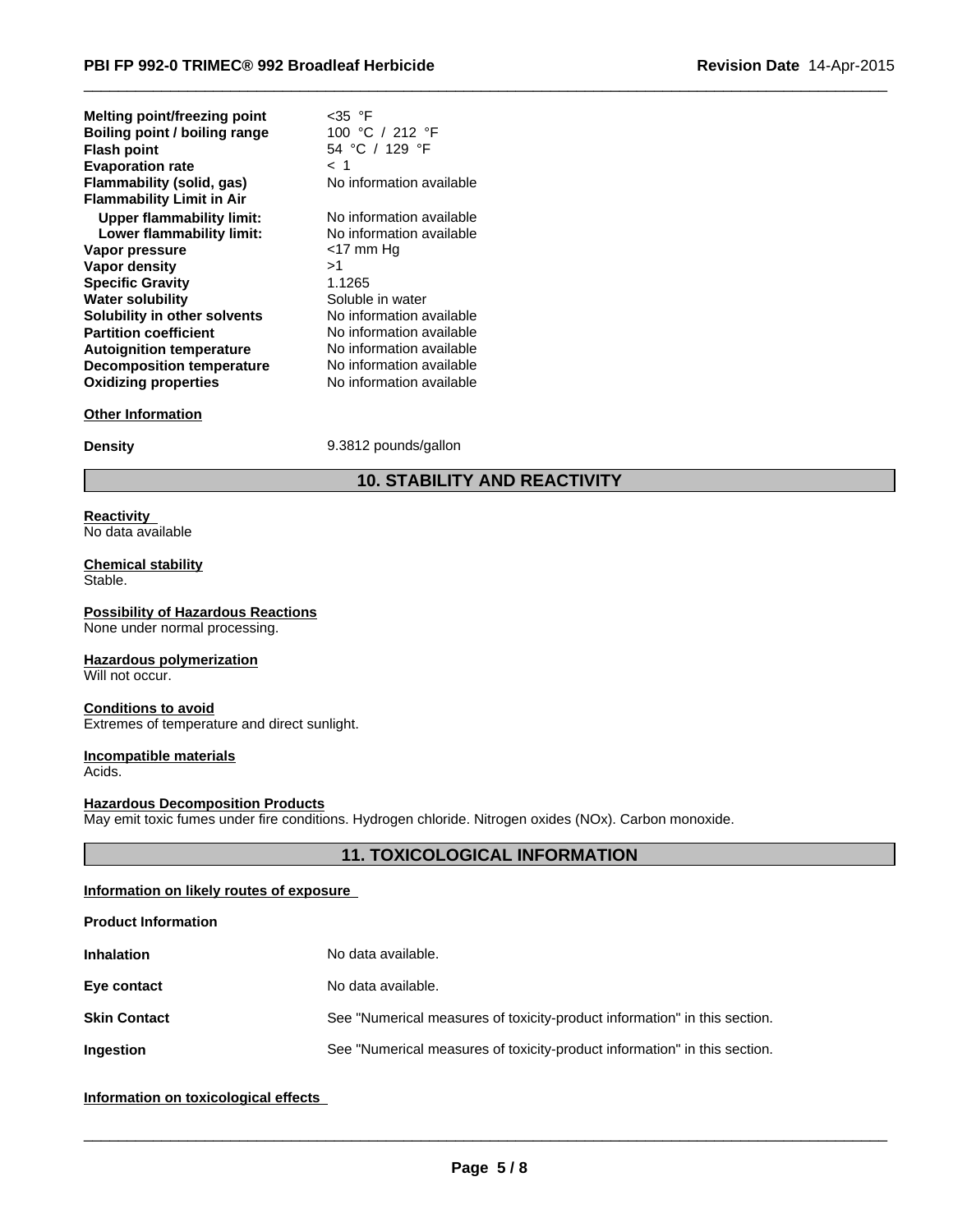**Symptoms** No information available.

#### **Delayed and immediate effects as well as chronic effects from short and long-term exposure**

| <b>Sensitization</b>                                 | No information available.                                                                              |
|------------------------------------------------------|--------------------------------------------------------------------------------------------------------|
| Germ cell mutagenicity                               | No information available.                                                                              |
| Carcinogenicity                                      | No information available.                                                                              |
| <b>Reproductive toxicity</b>                         | No information available.                                                                              |
| <b>STOT - single exposure</b>                        | No information available.                                                                              |
| <b>STOT - repeated exposure</b>                      | No information available.                                                                              |
| <b>Chronic toxicity</b>                              | Repeated contact may cause allergic reactions in very susceptible persons. Avoid repeated<br>exposure. |
| <b>Target Organ Effects</b>                          | Eyes, Respiratory system, Skin.                                                                        |
| <b>Aspiration hazard</b>                             | No information available.                                                                              |
| Numerical measures of toxicity - Product Information |                                                                                                        |
| <b>Unknown Acute Toxicity</b>                        | 9% of the mixture consists of ingredient(s) of unknown toxicity                                        |
| Oral LD50                                            | $> 1500$ mg/kg                                                                                         |
| <b>Dermal LD50</b>                                   | > 2000 mg/kg                                                                                           |

 $\overline{\phantom{a}}$  ,  $\overline{\phantom{a}}$  ,  $\overline{\phantom{a}}$  ,  $\overline{\phantom{a}}$  ,  $\overline{\phantom{a}}$  ,  $\overline{\phantom{a}}$  ,  $\overline{\phantom{a}}$  ,  $\overline{\phantom{a}}$  ,  $\overline{\phantom{a}}$  ,  $\overline{\phantom{a}}$  ,  $\overline{\phantom{a}}$  ,  $\overline{\phantom{a}}$  ,  $\overline{\phantom{a}}$  ,  $\overline{\phantom{a}}$  ,  $\overline{\phantom{a}}$  ,  $\overline{\phantom{a}}$ 

**The following values are calculated based on chapter 3.1 of the GHS document ATEmix (inhalation-gas)** 94902 mg/L **ATEmix (inhalation-dust/mist)** 20.3 mg/L

# **12. ECOLOGICAL INFORMATION**

# **Ecotoxicity**

Toxic to aquatic life with long lasting effects

9% of the mixture consists of components(s) of unknown hazards to the aquatic environment

# **Persistence and degradability**

No information available.

#### **Bioaccumulation**

No information available.

#### **Other adverse effects**

No information available

# **13. DISPOSAL CONSIDERATIONS**

# **Waste treatment methods**

| Disposal should be in accordance with applicable regional, national and local laws and<br>regulations.<br>Do not reuse container, unless specified by the manufacturer.<br>U240 See Section 2: Hazards not otherwise classified (HNOC) |                               | <b>14. TRANSPORT INFORMATION</b> |
|----------------------------------------------------------------------------------------------------------------------------------------------------------------------------------------------------------------------------------------|-------------------------------|----------------------------------|
|                                                                                                                                                                                                                                        | <b>US EPA Waste Number</b>    |                                  |
|                                                                                                                                                                                                                                        | <b>Contaminated packaging</b> |                                  |
|                                                                                                                                                                                                                                        | Disposal of wastes            |                                  |

# **DOT**

| Proper shipping name | For package sizes less than 41.32 gallons: product is non-regulated.                                                             |
|----------------------|----------------------------------------------------------------------------------------------------------------------------------|
|                      | For package sizes 41.32 gallons or greater: UN3082, Evironmentally Hazardous<br>Substances, Liquid, N.O.S., 9, PGIII, RQ (2,4-D) |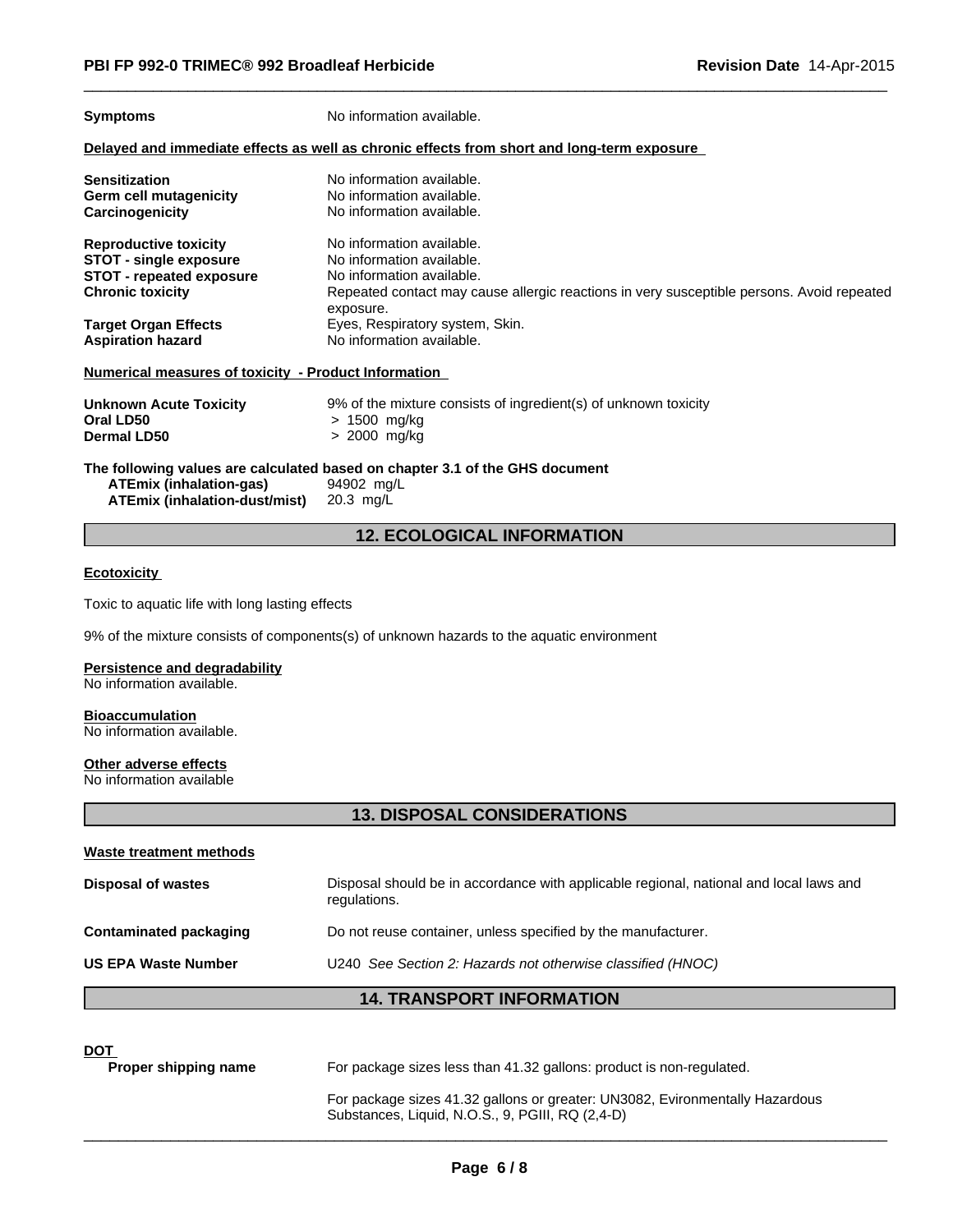**Description** The following guidelines apply for domestic ground transport. If shipping by air or ocean, please contact our Transportation Dept.

> PESTICIDES, NOI, INCLUDING DEFOLIANTS, FUNGICIDES, HERBICIDES, OR INSECTICIDES NMFC 155050-6

 $\overline{\phantom{a}}$  ,  $\overline{\phantom{a}}$  ,  $\overline{\phantom{a}}$  ,  $\overline{\phantom{a}}$  ,  $\overline{\phantom{a}}$  ,  $\overline{\phantom{a}}$  ,  $\overline{\phantom{a}}$  ,  $\overline{\phantom{a}}$  ,  $\overline{\phantom{a}}$  ,  $\overline{\phantom{a}}$  ,  $\overline{\phantom{a}}$  ,  $\overline{\phantom{a}}$  ,  $\overline{\phantom{a}}$  ,  $\overline{\phantom{a}}$  ,  $\overline{\phantom{a}}$  ,  $\overline{\phantom{a}}$ 

If shipped in bulk conatiners (greater than 119 gallons), this product is a Marine Pollutant.

When shipped as a Hazardous Material, label required is Class 9 (Miscellaneous). Placards required on bulk shipments only.

# **15. REGULATORY INFORMATION**

#### **U.S. EPA Label Information**

**EPA Pesticide Registration Number** 2217-656

#### **Federal Insecticide, Fungicide, Rodenticide Act Regulations**

This chemical is a pesticide product registered by the Environmental Protection Agency and is subject to certain labeling requirements under federal pesticide law. These requirements differ from the classification criteria and hazard information required for safety data sheets, and for workplace labels of non-pesticide chemicals. Following is the hazard information as required on the pesticide label:

#### **EPA Pesticide Label**

Danger. Keep out of the reach of children. Corrosive. Causes irreversible eye damage. Harmful if swallowed. Harmful if absorbed through skin. Do not get in eyes, on skin, or on clothing. Wash thoroughly with soap and water after handling and before eating, drinking, chewing gum, using tobacco or using the toilet. Remove and wash contaminated clothing before reuse.

#### **International Inventories**

| <b>TSCA</b>          | Not Listed |
|----------------------|------------|
| <b>DSL/NDSL</b>      | Not Listed |
| <b>EINECS/ELINCS</b> | Not Listed |
| <b>ENCS</b>          | Not Listed |
| <b>IECSC</b>         | Not Listed |
| <b>KECL</b>          | Not Listed |
| <b>PICCS</b>         | Not Listed |
| <b>AICS</b>          | Not Listed |

#### **Legend:**

**TSCA** - United States Toxic Substances Control Act Section 8(b) Inventory

**DSL/NDSL** - Canadian Domestic Substances List/Non-Domestic Substances List

**EINECS/ELINCS** - European Inventory of Existing Chemical Substances/European List of Notified Chemical Substances

**ENCS** - Japan Existing and New Chemical Substances

**IECSC** - China Inventory of Existing Chemical Substances

**KECL** - Korean Existing and Evaluated Chemical Substances

**PICCS** - Philippines Inventory of Chemicals and Chemical Substances

**AICS** - Australian Inventory of Chemical Substances

| <b>Chemical Name</b>                  | <b>TSCA</b> | <b>DSL</b> | <b>NDSL</b> | <b>EINECS</b> | <b>ELINCS</b> | <b>ENCS</b> | <b>IECSC</b> | $2F^{\prime}$<br><b>KEUL</b> | <b>PICCS</b> | <b>AICS</b> |
|---------------------------------------|-------------|------------|-------------|---------------|---------------|-------------|--------------|------------------------------|--------------|-------------|
| , dimethylamine salt<br>$-0.4$<br>້   |             |            |             |               |               |             |              |                              |              |             |
| $\mathbf{r}$<br>Dimethylamine dicamba |             |            |             |               |               |             |              |                              |              |             |

### **US Federal Regulations**

#### **SARA 313**

Section 313 of Title III of the Superfund Amendments and Reauthorization Act of 1986 (SARA). This product contains a chemical or chemicals which are subject to the reporting requirements of the Act and Title 40 of the Code of Federal Regulations, Part 372

| <b>Chemical Name</b>                                                                         | <b>SARA 313 - Threshold Values %</b> |
|----------------------------------------------------------------------------------------------|--------------------------------------|
| Dimethylamine dicamba - 2300-66-5                                                            | 1.0                                  |
| <b>SARA 311/312 Hazard Categories</b><br>Acute health hazard<br><b>Chronic Health Hazard</b> | Yes<br><b>No</b>                     |